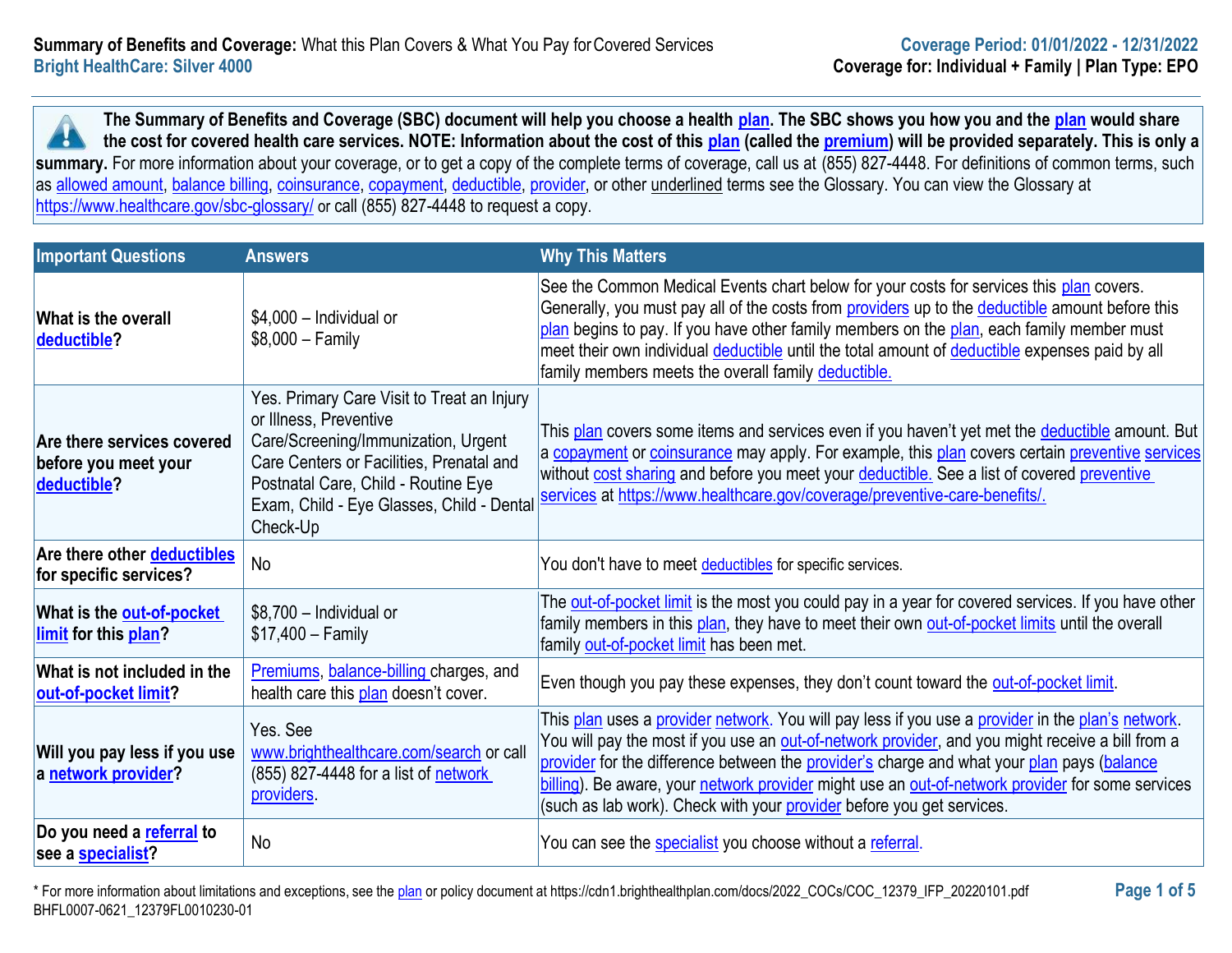All [copayment](https://www.healthcare.gov/sbc-glossary/#copayment) and [coinsurance](https://www.healthcare.gov/sbc-glossary/#coinsurance) costs shown in this chart are after your [deductible](https://www.healthcare.gov/sbc-glossary/#deductible) has been met, if a deductible applies. A

|                                                                           |                                                         | <b>What You Will Pay</b>                                       |                                                           |                                                                                                                                                                                                  |
|---------------------------------------------------------------------------|---------------------------------------------------------|----------------------------------------------------------------|-----------------------------------------------------------|--------------------------------------------------------------------------------------------------------------------------------------------------------------------------------------------------|
| <b>Common Medical Event</b>                                               | <b>Services You May Need</b>                            | <b>Network Provider</b><br>(You will pay the<br>least)         | <b>Out-of-Network Provider</b><br>(You will pay the most) | Limitations, Exceptions, & Other Important<br><b>Information</b>                                                                                                                                 |
| If you visit a health care<br>provider's office or clinic                 | Primary care visit to treat an<br>injury or illness     | \$35                                                           | Not Covered                                               | Telehealth services are available. Refer to Your<br>Schedule of Benefits to determine what you will pay.                                                                                         |
|                                                                           | <b>Specialist visit</b>                                 | 40% after Deductible                                           | <b>Not Covered</b>                                        | None                                                                                                                                                                                             |
|                                                                           | Preventive care/screening/<br>immunization              | No Charge                                                      | <b>Not Covered</b>                                        | You may have to pay for services that aren't<br>preventive. Ask your provider if the services you need<br>are preventive, then check what Your plan will pay for<br>land what Your cost will be. |
| If you have a test                                                        | Diagnostic test (x-ray, blood<br>work)                  | Lab: 40% after<br>Deductible<br>X-ray: 40% after<br>Deductible | Not Covered                                               | None                                                                                                                                                                                             |
|                                                                           | Imaging (CT/PET scans, MRIs)                            | 40% after Deductible                                           | <b>Not Covered</b>                                        | Services require Prior Authorization.                                                                                                                                                            |
| If you need drugs to treat                                                | Preferred generic drugs                                 | \$15                                                           | Not Covered                                               |                                                                                                                                                                                                  |
| your illness or condition.<br>More information about                      | Preferred brand drugs and Non-<br>preferred generics    | 40% after Deductible                                           | Not Covered                                               | Preventive Care medications are provided at \$0 cost to<br>You, regardless of tier.                                                                                                              |
| prescription drug coverage<br>is available at<br>www.brighthealthcare.com | Non-preferred brand drugs and<br>Non-preferred generics | 40% after Deductible                                           | <b>Not Covered</b>                                        | Covers up to a 90-day supply (retail prescription); 31-<br>90 day supply (mail order prescription).<br>Copays shown reflect the cost per retail prescription.                                    |
|                                                                           | <b>Specialty drugs</b>                                  | 40% after Deductible                                           | Not Covered                                               |                                                                                                                                                                                                  |
| If you have outpatient<br>surgery                                         | Facility fee (e.g., ambulatory<br>surgery center)       | 40% after Deductible                                           | Not Covered                                               | Services require Prior Authorization.                                                                                                                                                            |
|                                                                           | Physician/surgeon fees                                  | 40% after Deductible                                           | Not Covered                                               | Services require Prior Authorization.                                                                                                                                                            |
| If you need immediate<br>medical attention                                | <b>Emergency room care</b>                              | 40% after Deductible                                           | 40% after Deductible                                      | This cost does not apply if You are admitted directly to<br>the hospital for inpatient services.                                                                                                 |
|                                                                           | <b>Emergency medical</b><br>transportation              | 40% after Deductible                                           | 40% after Deductible                                      | None                                                                                                                                                                                             |
|                                                                           | Urgent care                                             | \$50                                                           | \$50                                                      | None                                                                                                                                                                                             |
| If you have a hospital                                                    | Facility fee (e.g., hospital room)                      | 40% after Deductible                                           | Not Covered                                               | Services require Prior Authorization.                                                                                                                                                            |
| stay                                                                      | Physician/surgeon fees                                  | 40% after Deductible                                           | Not Covered                                               | Services require Prior Authorization.                                                                                                                                                            |

\* For more information about limitations and exceptions, see the [plan](https://www.healthcare.gov/sbc-glossary/#plan) or policy document at https://cdn1.brighthealthplan.com/docs/2022\_COCs/COC\_12379\_IFP\_20220101.pdf **Page 2 of 5** BHFL0007-0621\_12379FL0010230-01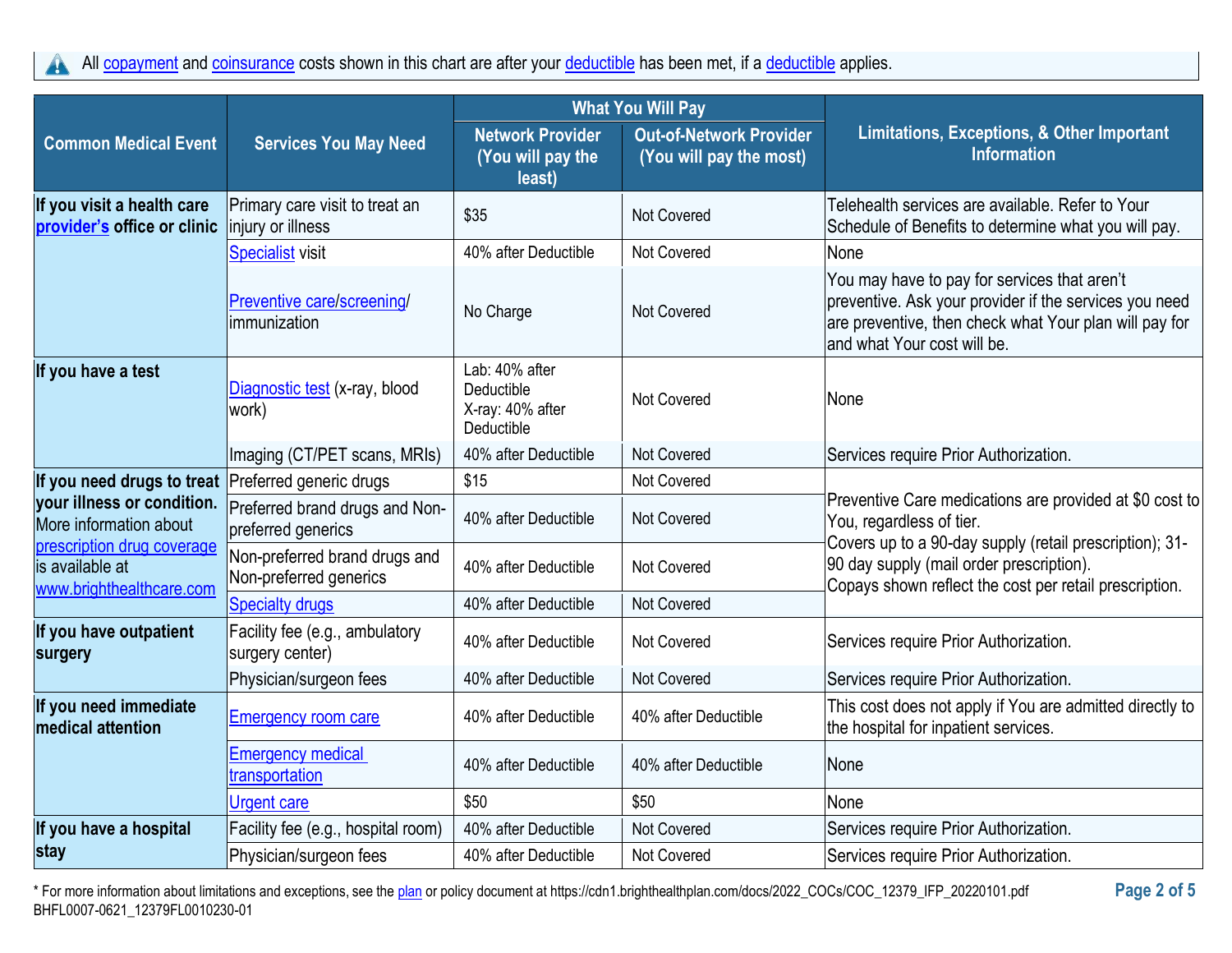|                                                              |                                              | <b>What You Will Pay</b>                               |                                                           |                                                                                                                                                                                                                     |  |
|--------------------------------------------------------------|----------------------------------------------|--------------------------------------------------------|-----------------------------------------------------------|---------------------------------------------------------------------------------------------------------------------------------------------------------------------------------------------------------------------|--|
| <b>Common Medical Event</b>                                  | <b>Services You May Need</b>                 | <b>Network Provider</b><br>(You will pay the<br>least) | <b>Out-of-Network Provider</b><br>(You will pay the most) | Limitations, Exceptions, & Other Important<br><b>Information</b>                                                                                                                                                    |  |
| If you need mental health, Outpatient services               |                                              | 40% after Deductible                                   | <b>Not Covered</b>                                        | Services require Prior Authorization.                                                                                                                                                                               |  |
| behavioral health, or<br>substance abuse<br>services         | Inpatient services                           | 40% after Deductible                                   | <b>Not Covered</b>                                        | Services require Prior Authorization.                                                                                                                                                                               |  |
|                                                              | <b>Office visits</b>                         | \$0                                                    | <b>Not Covered</b>                                        | None                                                                                                                                                                                                                |  |
| If you are pregnant                                          | Childbirth/delivery professional<br>services | 40% after Deductible                                   | Not Covered                                               | Delivery stays exceeding 48 hours for vaginal delivery<br>or 96 hours for a cesarean delivery require Prior                                                                                                         |  |
|                                                              | Childbirth/delivery facility<br>services     | 40% after Deductible                                   | <b>Not Covered</b>                                        | Authorization. None                                                                                                                                                                                                 |  |
|                                                              | Home health care                             | 40% after Deductible                                   | Not Covered                                               | Limited to 20 Days per Year. Services require Prior<br>Authorization.                                                                                                                                               |  |
| If you need help<br>recovering or have other                 | <b>Rehabilitation services</b>               | 40% after Deductible                                   | <b>Not Covered</b>                                        | Limited to 35 Days per Year. Visits combined for<br>Physical, Occupational and Speech Therapy and<br>Chiropractic spinal manipulations. Services require<br>Prior Authorization.                                    |  |
| special needs                                                | <b>Habilitation services</b>                 | 40% after Deductible                                   | Not Covered                                               | None                                                                                                                                                                                                                |  |
|                                                              | <b>Skilled nursing center</b>                | 40% after Deductible                                   | <b>Not Covered</b>                                        | Limited to 60 Days per Year. Services require Prior<br>Authorization.                                                                                                                                               |  |
|                                                              | Durable medical equipment                    | 40% after Deductible                                   | Not Covered                                               | Services require Prior Authorization.                                                                                                                                                                               |  |
|                                                              | <b>Hospice services</b>                      | 40% after Deductible                                   | Not Covered                                               | None                                                                                                                                                                                                                |  |
|                                                              | Children's eye exam                          | \$0                                                    | <b>Not Covered</b>                                        | Limited to 1 eye exam per calendar year, through the<br>end of the month in which the dependent child turns<br>19.                                                                                                  |  |
| If your child needs dental Children's glasses<br>or eye care |                                              | \$0                                                    | Not Covered                                               | Limited to 1 pair of glasses, including standard frames<br>and standard lenses or a one-year supply of contact<br>lenses, per calendar year, through the end of the<br>month in which the dependent child turns 19. |  |
|                                                              | Children's dental checkups                   | \$0                                                    | Not Covered                                               | Includes diagnostic and preventive services through<br>the end of the month in which the dependent child<br>turns 19. Refer to the policy for covered services and<br>limitations.                                  |  |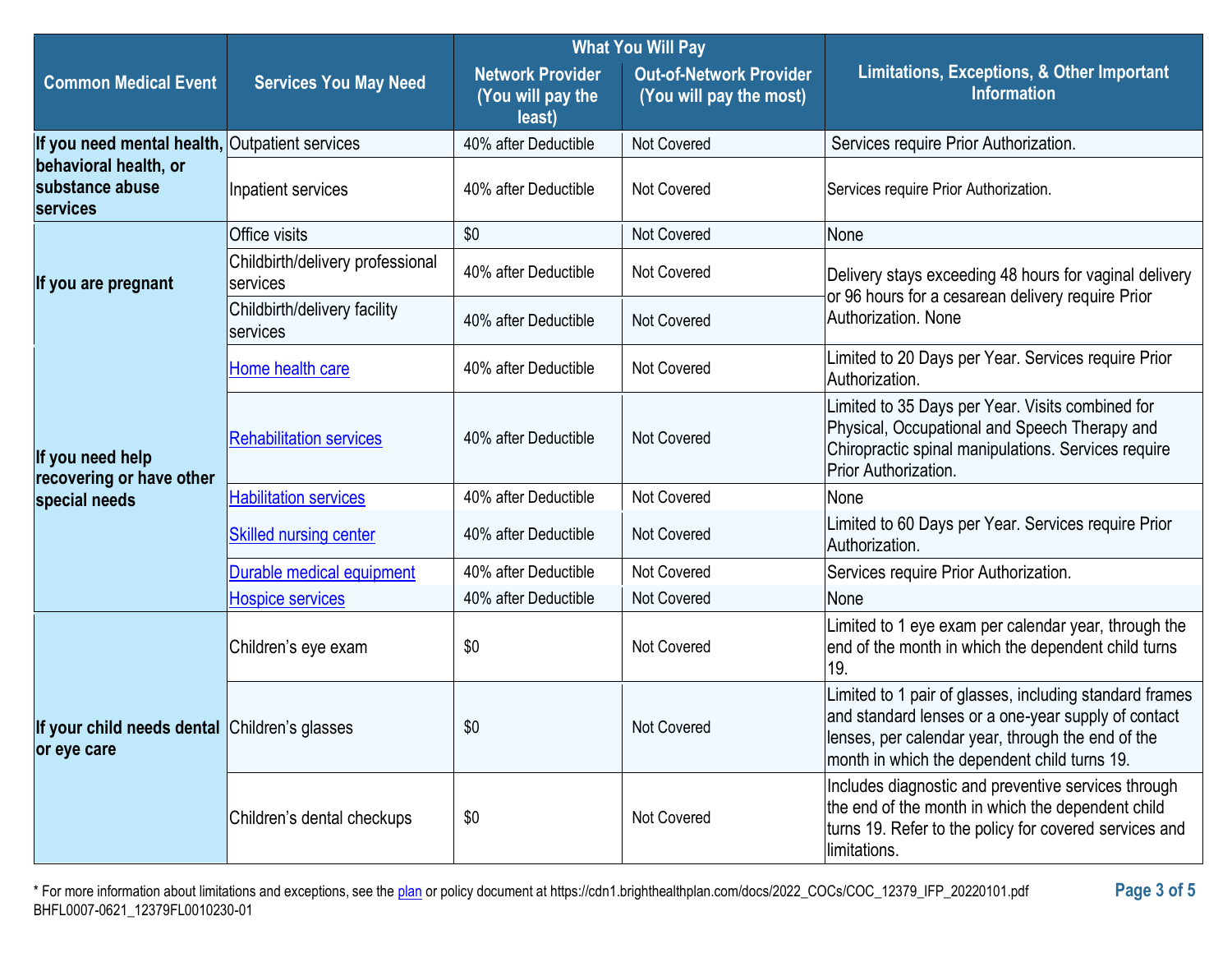#### **Excluded Services & Other Covered Services**

| Services Your Plan Generally Does NOT Cover (Check your policy or plan document for more information and a list of any other excluded services.) |                           |                                                    |  |
|--------------------------------------------------------------------------------------------------------------------------------------------------|---------------------------|----------------------------------------------------|--|
| Abortion (except in cases of rape, incest, or when the Acupuncture                                                                               |                           | <b>Bariatric Surgery</b>                           |  |
| life of the mother is endangered)                                                                                                                | Dental Care (Adults)      | <b>Hearing Aids</b>                                |  |
| <b>Cosmetic Surgery</b>                                                                                                                          | Long-Term Care            | Non-emergency care when traveling outside the U.S. |  |
| <b>Infertility Treatment</b>                                                                                                                     | Routine Eye Care (Adults) | Routine Foot Care                                  |  |
| <b>Private-Duty Nursing</b>                                                                                                                      |                           |                                                    |  |
| <b>Weight Loss Programs</b>                                                                                                                      |                           |                                                    |  |

| <b>Other</b><br>r Covered Services (Limitations may apply to these services. This isn't a complete list. Please see your plan document.) |  |  |  |
|------------------------------------------------------------------------------------------------------------------------------------------|--|--|--|
| Care<br>Chiropractic                                                                                                                     |  |  |  |

Your Rights to Continue Coverage: There are agencies that can help if you want to continue your coverage after it ends. The contact information for those agencies is: Florida Office of Insurance Regulation, 200 East Gaines Street, Tallahassee, FL 32399-4288, Phone No. (850) 413-3089 or (877) MY-FL-CFO (693-5236). Other coverage options may be available to you too, including buying individual insurance coverage through the Health Insurance Marketplace. For more about the Marketplace, visit [www.HealthCare.gov](https://www.healthcare.gov/) or call 1-800-318-2596. For more information on your rights to continue coverage, contact us at 1-855-827-4448.

Your Grievance and Appeals Rights: There are agencies that can help if you have a complaint against your [plan](https://www.healthcare.gov/sbc-glossary/#plan) for a denial of [a claim.](https://www.healthcare.gov/sbc-glossary/#claim) This complaint is called a [grievance](https://www.healthcare.gov/sbc-glossary/#grievance) or [appeal.](https://www.healthcare.gov/sbc-glossary/#appeal) For more information about your rights, look at the explanation of benefits you will receive for that medical [claim.](https://www.healthcare.gov/sbc-glossary/#claim) You[r plan](https://www.healthcare.gov/sbc-glossary/#plan) documents also provide complete information on how to submit a [claim,](https://www.healthcare.gov/sbc-glossary/#claim) [appeal,](https://www.healthcare.gov/sbc-glossary/#appeal) or [a grievance](https://www.healthcare.gov/sbc-glossary/#grievance) for any reason to your [plan.](https://www.healthcare.gov/sbc-glossary/#plan) For more information about your rights, this notice, or assistance, contact: Bright HealthCare at [www.brighthealthcare.com](https://www.brighthealthcare.com/) or the Florida Office of Insurance Regulation, 200 East Gaines Street, Tallahassee, FL 32399-4288, Phone No. (850) 413-3089 or (877) MY-FL-CFO (693- 5236).

# **Does this plan provide Minimum Essential Coverage? Yes**

[Minimum Essential Coverage](https://www.healthcare.gov/sbc-glossary/#minimum-essential-coverage) generally includes plans, health insurance available through the Marketplace or other individual market policies, Medicare, Medicaid, CHIP, TRICARE, and certain other coverage. If you are eligible for certain types of [Minimum Essential Coverage,](https://www.healthcare.gov/sbc-glossary/#minimum-essential-coverage) you may not be eligible for the premium tax credit.

#### **Does this plan meet the Minimum Value Standards? Yes**

If you[r plan](https://www.healthcare.gov/sbc-glossary/#plan) doesn't meet the [Minimum Value Standards,](https://www.healthcare.gov/sbc-glossary/#minimum-value-standard) you may be eligible for a [premium tax credit](https://www.healthcare.gov/sbc-glossary/#premium-tax-credits) to help you pay for a [plan](https://www.healthcare.gov/sbc-glossary/#plan) through the [Marketplace.](https://www.healthcare.gov/sbc-glossary/#marketplace)

# **Language Access Services:**

Spanish (Español): Para obtener asistencia en Español, llame al (855) 827-4448. Tagalog (Tagalog): Kung kailangan ninyo ang tulong sa Tagalog tumawag sa (855) 827-4448. Chinese (中文): 如果需要中文的帮助,请拨打这个号码 (855) 827-4448. Navajo (Dine): Dinek'ehgo shika at'ohwol ninisingo, kwiijigo holne' (855) 827-4448.

# *To see examples of how this plan might cover costs for a sample medical situation, see the next section.*